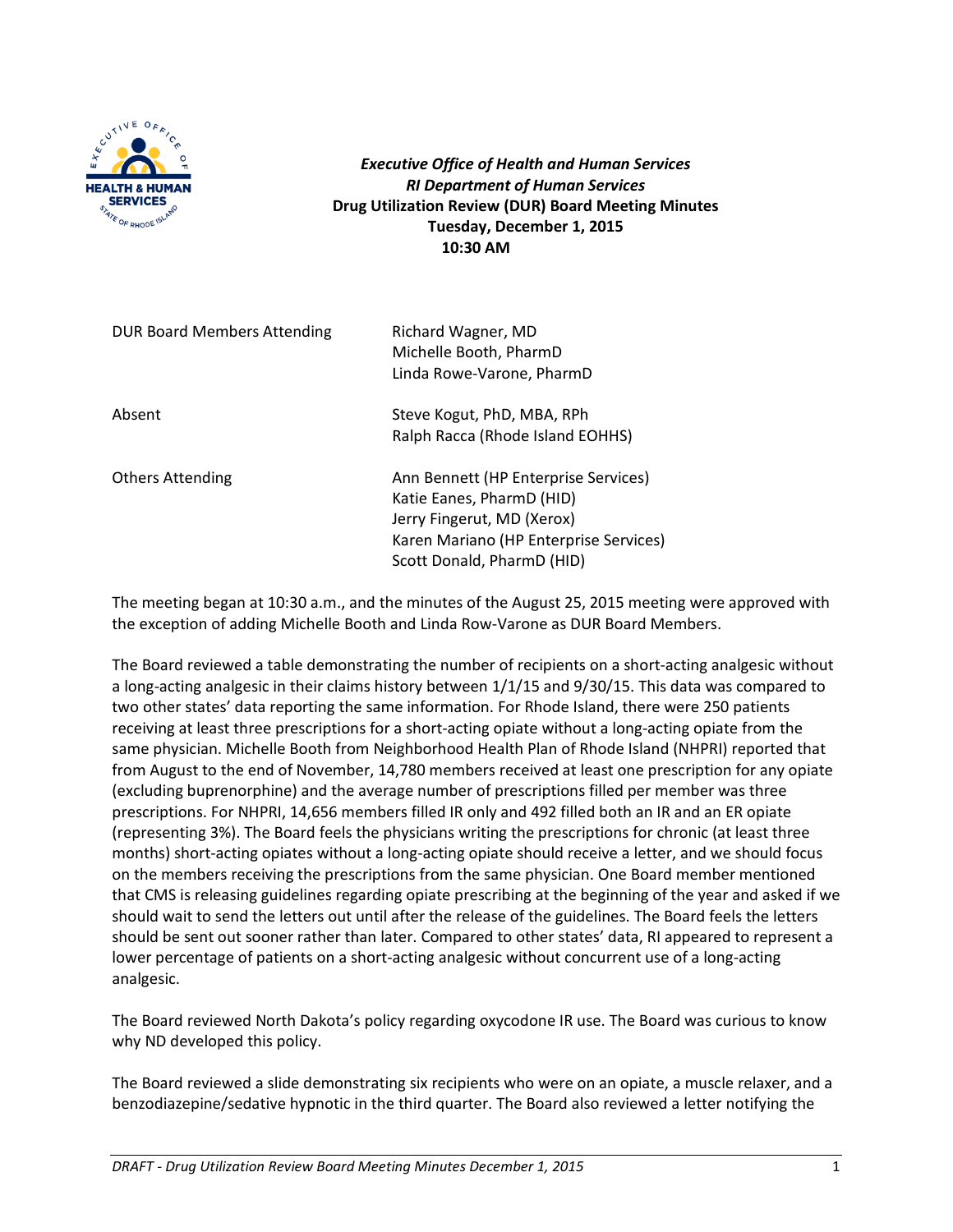prescribers of the concurrent use of these agents and recommended adding a statement indicating that of the opiate deaths last year, 30% of patients were concurrently on a benzodiazepine. The Board was curious to know how many patients were concurrently taking an opiate and a benzodiazepine.

The Board reviewed data showing the utilization of >100 mg MED from 4/1/15-9/30/15. There were 34 patients identified who were taking >100 mg MED chronically during the specified timeframe. The Board recommended a letter be sent to physicians prescribing >120 mg MED chronically and would like to have a question in the letter asking if the patient has had a pain management consultation in the past 12 months. The Board feels that the patients who were chronically on methadone should be looked at separately to evaluate what they are being treated for, but the physicians prescribing the methadone should still receive the letter. The Board would like more information about those patients on methadone in excess of 120 mg MED at the next Board meeting.

The Board again reviewed a letter draft notifying the top 25 prescribers of controlled substances about the PDMP. The Board would like to add a statement instructing physicians to contact the Department of Health if they have any questions regarding use of the PDMP website.

The Board reviewed a slide that showed the number of patients on both an oral antipsychotic and a long-acting injectable psychotic between 7/30/15 and 9/30/15. The Board was curious to know if those 28 patients who were on both an oral and injectable were taking the same antipsychotic.

The Board reviewed information regarding the utilization of antipsychotics in patients under the indicated age. In the third quarter, 22 patients under the indicated age were identified as being on an antipsychotic, and 5 of those patients are in foster care. The Board recommended sending a letter to the geriatric medicine specialist and the student physician informing them of best practices regarding this issue.

The Board reviewed a letter draft notifying prescribers that their patients were taking both an antipsychotic and a stimulant. The Board stated that the letter cannot identify the other prescriber if two different providers are prescribing the stimulant and antipsychotic.

The Board reviewed a list (shown below) of the top 15 drugs by utilization and cost in the third quarter. The Board would like to look at the top 30 drugs in both categories at the next Board meeting. Also, the Board would like the table to include an asterisk next to the medications that are on the Preferred Drug List (PDL).